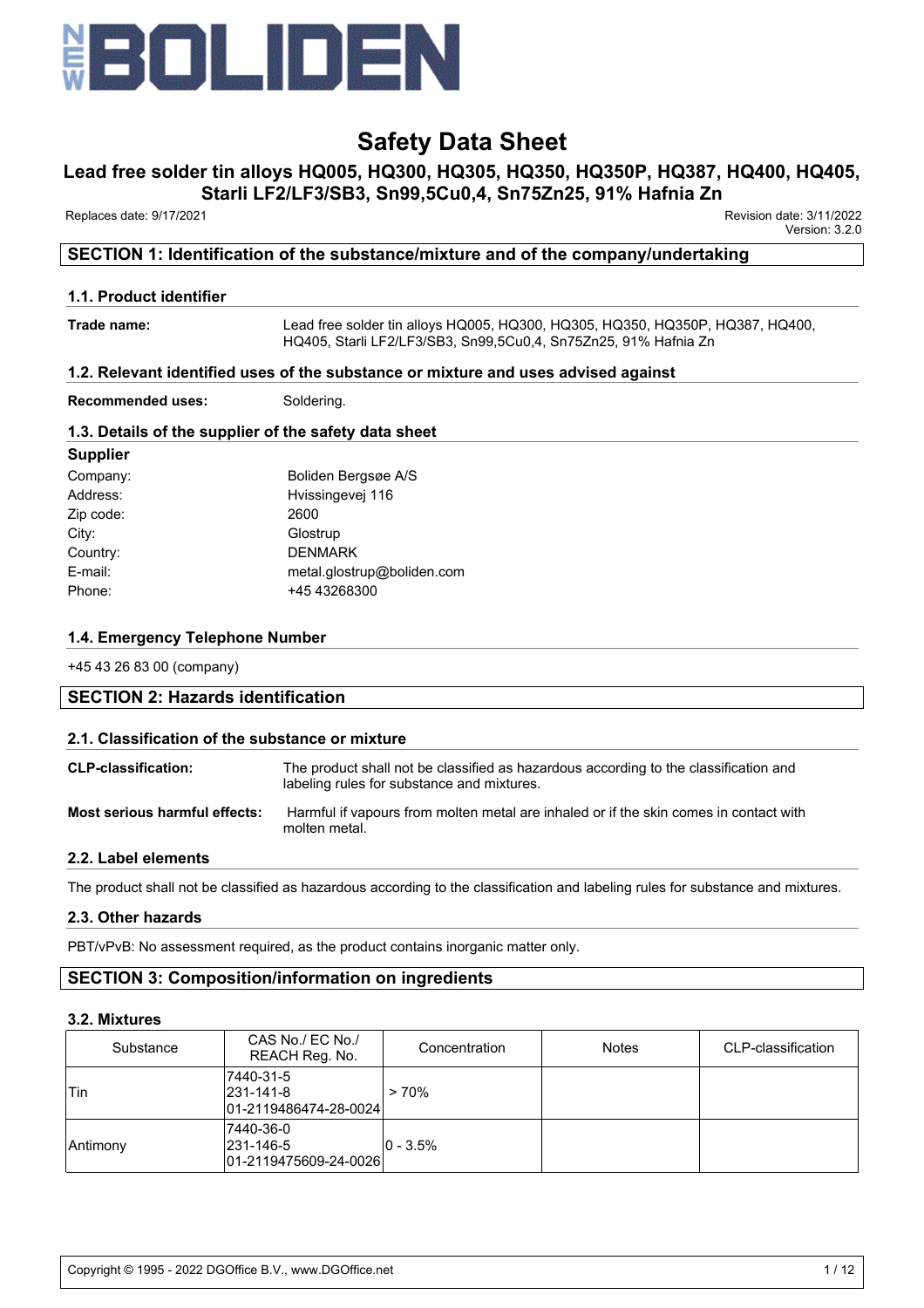

# **Lead free solder tin alloys HQ005, HQ300, HQ305, HQ350, HQ350P, HQ387, HQ400, HQ405, Starli LF2/LF3/SB3, Sn99,5Cu0,4, Sn75Zn25, 91% Hafnia Zn**

Replaces date: 9/17/2021 Revision date: 3/11/2022

Version: 3.2.0

|                  |                                                         |               |    | VEISIUII. J.Z.U |
|------------------|---------------------------------------------------------|---------------|----|-----------------|
| Copper           | 7440-50-8<br>231-159-6<br>01-2119480154-42-0184         | $ 0 - 3.5\% $ |    |                 |
| Silver, metallic | 7440-22-4<br>$ 231 - 131 - 3 $<br>01-2119555669-21-0074 | $ 0 - 4\%$    | 12 |                 |
| <b>Zinc</b>      | 7440-66-6<br>231-175-3<br>01-2119467174-37-0023         | $ 0 - 26\%$   |    |                 |

Please see section 16 for the full text of H- / EUH-phrases.

12 = The substance is included in the EU list of limit values for occupational exposure

## **SECTION 4: First aid measures**

#### **4.1. Description of first aid measures**

| Inhalation:          | Seek fresh air. Seek medical advice in case of persistent discomfort.                                                            |
|----------------------|----------------------------------------------------------------------------------------------------------------------------------|
| Ingestion:           | Wash out mouth thoroughly and drink 1-2 glasses of water in small sips. Seek medical<br>advice in case of persistent discomfort. |
| <b>Skin contact:</b> | Wash skin with soap and water. Seek medical advice in case of persistent discomfort.                                             |
| Eye contact:         | Flush with water (preferably using eye wash equipment) until irritation subsides. Seek<br>medical advice if symptoms persist.    |
| General:             | When obtaining medical advice, show the safety data sheet or label.                                                              |

#### **4.2. Most important symptoms and effects, both acute and delayed**

Prolonged exposure to welding smoke and particles constitutes a risk of developing asthmatic diseases, various respiratory disorders and cancer of the respiratory system. Harmful if vapours from molten metal are inhaled or if the skin comes in contact with molten metal.

#### **4.3. Indication of any immediate medical attention and special treatment needed**

No special immediate treatment required.

## **SECTION 5: Firefighting measures**

#### **5.1. Extinguishing media**

| Suitable extinguishing media:      | Extinguish with powder, foam, carbon dioxide or water mist. Use water or water mist to cool<br>non-ignited stock. |
|------------------------------------|-------------------------------------------------------------------------------------------------------------------|
| Unsuitable extinguishing<br>media: | Do not use water stream, as it may spread the fire.                                                               |

### **5.2. Special hazards arising from the substance or mixture**

The product is not directly flammable. Avoid inhalation of vapour and fumes - seek fresh air.

#### **5.3. Advice for firefighters**

Move containers from danger area if it can be done without risk. Avoid inhalation of vapour and flue gases - seek fresh air. Wear Self-Contained Breathing Apparatus (SCBA) with chemical resistant gloves.

## **SECTION 6: Accidental release measures**

#### **6.1. Personal precautions, protective equipment and emergency procedures**

Copyright © 1995 - 2022 DGOffice B.V., www.DGOffice.net 2 / 12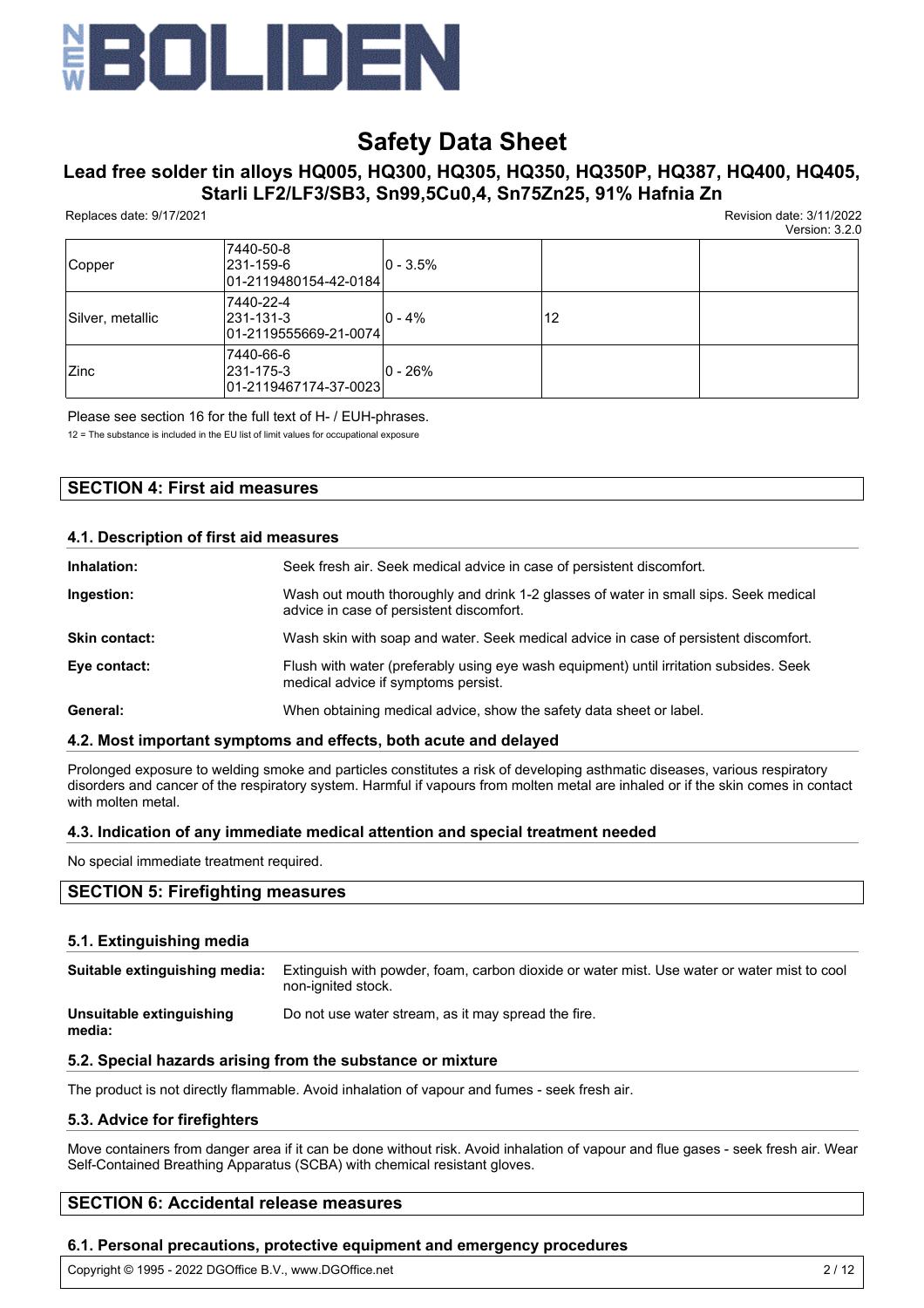

# **Lead free solder tin alloys HQ005, HQ300, HQ305, HQ350, HQ350P, HQ387, HQ400, HQ405, Starli LF2/LF3/SB3, Sn99,5Cu0,4, Sn75Zn25, 91% Hafnia Zn**

Replaces date: 9/17/2021 Revision date: 3/11/2022

Version: 3.2.0

**For non-emergency personnel:** Wear safety goggles if there is a risk of dust contact with eyes. Provide good ventilation.

**For emergency responders:** In addition to the above: Normal protective clothing equivalent to EN 469 is recommended.

#### **6.2. Environmental precautions**

Prevent spillage from entering drains and/or surface water.

#### **6.3. Methods and material for containment and cleaning up**

Sweep up/collect spills for possible reuse or transfer to suitable waste containers.

#### **6.4. Reference to other sections**

See section 8 for type of protective equipment. See section 13 for instructions on disposal.

## **SECTION 7: Handling and storage**

#### **7.1. Precautions for safe handling**

Work processes where generation of dust may occur must be performed under effective process ventilation (e.g. local exhaust ventilation). Running water and eye wash equipment must be available. Wash hands before breaks, before using restroom facilities, and at the end of work. Running water and eye wash equipment must be available. Wash hands before breaks, before using restroom facilities, and at the end of work.

#### **7.2. Conditions for safe storage, including any incompatibilities**

The product should be stored safely, out of reach of children and away from food, animal feeding stuffs, medicines, etc. Store in a dry area. Do not store with the following: Acids/ Alkalis/ Strong oxidisers/ Chlorine-containing compounds/ Chlorine.

#### **7.3. Specific end use(s)**

None.

## **SECTION 8: Exposure controls/personal protection**

#### **8.1. Control parameters**

| Occupational exposure limit: | Contains no substances subject to reporting requirements                                                                                                                                                                                                                               |
|------------------------------|----------------------------------------------------------------------------------------------------------------------------------------------------------------------------------------------------------------------------------------------------------------------------------------|
| <b>Measuring methods:</b>    | Compliance with occupational exposure limits may be checked by occupational hygiene<br>measurements.                                                                                                                                                                                   |
| Legal basis:                 | Commission Directive 2000/39/EC (Occupational Exposure Limits) as subsequently<br>amended. Last amended by Commission Directive 2019/1831/EU. Directive 2004/37/EC<br>(Exposure to carcinogens or mutagens at work) as subsequently amended. Last amended<br>by Directive 2019/983/EU. |

#### **PNEC**

| Zinc, cas-no 7440-66-6                          |                |                   |                             |             |
|-------------------------------------------------|----------------|-------------------|-----------------------------|-------------|
| Exposure                                        | Value          | Assessment Factor | <b>Extrapolation Method</b> | <b>Note</b> |
| <b>PNEC</b> sediment<br>(freshwater)            | 117,8 mg/kg dw |                   |                             |             |
| PNEC sediment (marine   56,5 mg/kg dw<br>water) |                |                   |                             |             |
| <b>PNEC</b> soil                                | 35,6 mg/kg dw  |                   |                             |             |
|                                                 | 52 µg/l        |                   |                             |             |
| PNEC aqua (freshwater) 20,6 µg/l                |                |                   |                             |             |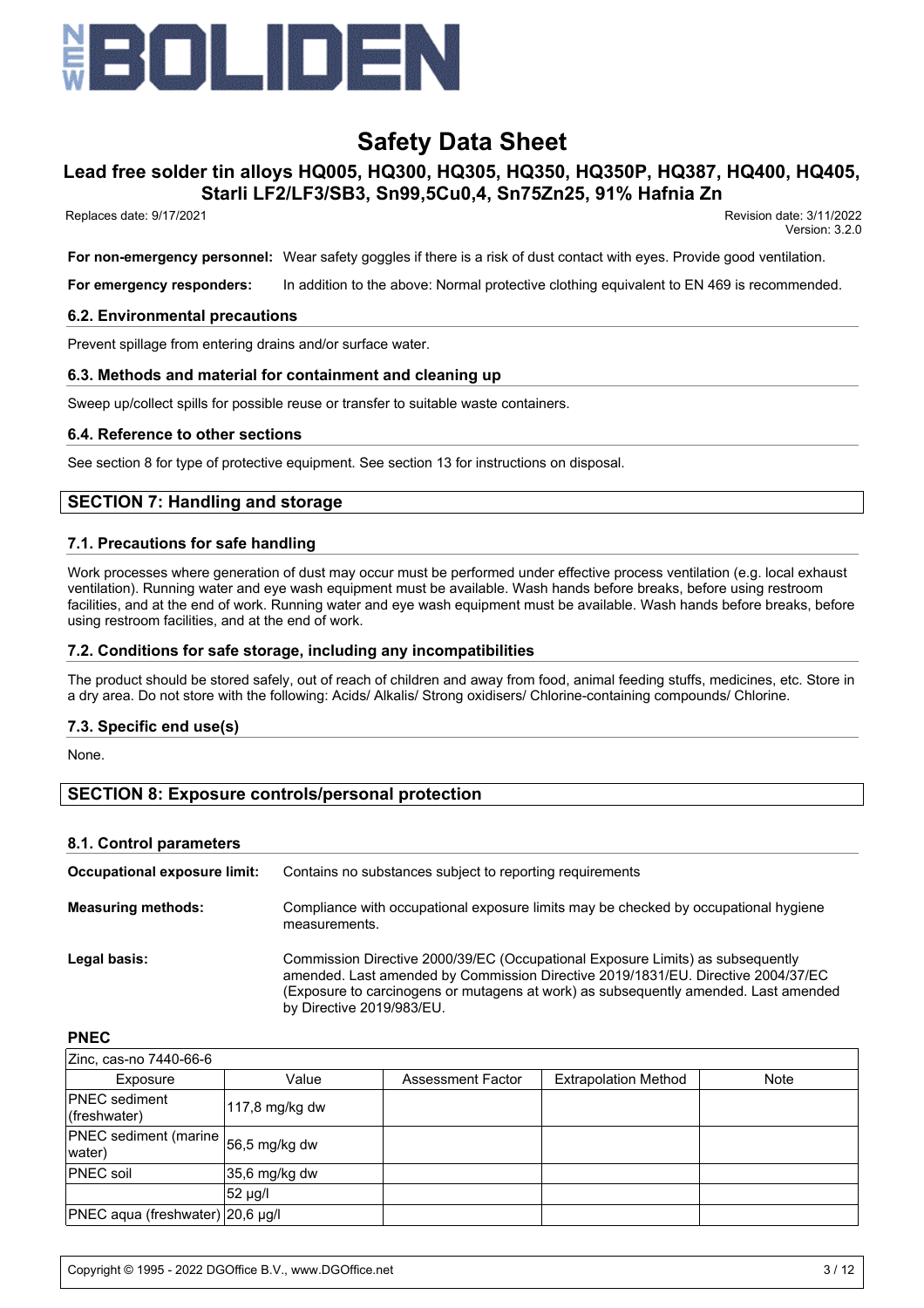

# **Lead free solder tin alloys HQ005, HQ300, HQ305, HQ350, HQ350P, HQ387, HQ400, HQ405, Starli LF2/LF3/SB3, Sn99,5Cu0,4, Sn75Zn25, 91% Hafnia Zn**

Replaces date: 9/17/2021 Revision date: 3/11/2022

Version: 3.2.0

| PNEC aqua (marine<br>water)                    | 6,1 µg/l      |                          |                             |             |
|------------------------------------------------|---------------|--------------------------|-----------------------------|-------------|
| Silver, metallic, cas-no 7440-22-4             |               |                          |                             |             |
| Exposure                                       | Value         | <b>Assessment Factor</b> | <b>Extrapolation Method</b> | Note        |
| PNEC aqua (freshwater) 0,04 µg/l               |               |                          |                             |             |
| PNEC aqua (marine<br>water)                    | $ 0,86 \mu g$ |                          |                             |             |
| <b>PNEC</b> sediment<br>(freshwater)           | 438 mg/kg     |                          |                             |             |
| PNEC sediment (marine<br>water)                | 438 mg/kg     |                          |                             |             |
| PNEC soil                                      | 0,794 mg/kg   |                          |                             |             |
| PNEC STP (wastewater-<br>treatment facilities) | 0,025 mg/l    |                          |                             |             |
| Antimony, cas-no 7440-36-0                     |               |                          |                             |             |
| Exposure                                       | Value         | <b>Assessment Factor</b> | <b>Extrapolation Method</b> | <b>Note</b> |
| PNEC aqua (freshwater) 0,113 µg/l              |               |                          |                             |             |
| PNEC aqua (marine<br>water)                    | 0,0113 µg/l   |                          |                             |             |
| <b>PNEC</b> sediment<br>(freshwater)           | 7,8 mg/kg dw  |                          |                             |             |
| PNEC sediment (marine<br>water)                | 1,56 mg/kg dw |                          |                             |             |
| PNEC soil                                      | 37 mg/kg dw   |                          |                             |             |
| PNEC STP (wastewater-<br>treatment facilities) | 2,55 g/l      |                          |                             |             |
| Copper, cas-no 7440-50-8                       |               |                          |                             |             |
| Exposure                                       | Value         | <b>Assessment Factor</b> | <b>Extrapolation Method</b> | <b>Note</b> |
| PNEC aqua (freshwater) 7,8 µg/l                |               |                          |                             |             |
| PNEC aqua (marine<br>water)                    | $5,2 \mu g/l$ |                          |                             |             |
| <b>PNEC</b> sediment<br>(freshwater)           | 87 mg/kg dw   |                          |                             |             |
| <b>PNEC</b> sediment                           | 288 mg/kg dw  |                          |                             |             |
| <b>PNEC</b> sediment (marine<br>water)         | 676 mg/kg dw  |                          |                             |             |
| PNEC soil                                      | 65,5 mg/kg dw |                          |                             |             |
| PNEC STP (wastewater-<br>treatment facilities) | 230 g/l       |                          |                             |             |

#### **DNEL - workers**

| Zinc, cas-no 7440-66-6                                                              |                   |                   |                 |                          |      |
|-------------------------------------------------------------------------------------|-------------------|-------------------|-----------------|--------------------------|------|
| Exposure                                                                            | Value             | Assessment Factor | Dose Descriptor | Main Impact<br>Parameter | Note |
| Oral DNEL (long-<br>term exposure -<br>systemic effects)                            | 50 mg/kg bw/day   |                   |                 |                          |      |
| Dermal DNEL (long-<br>term exposure -<br>systemic effects)                          | 5000 mg/kg bw/day |                   |                 |                          |      |
| <b>Inhalation DNEL</b><br>(long-term exposure 5 mg/kg bw/day<br>- systemic effects) |                   |                   |                 |                          |      |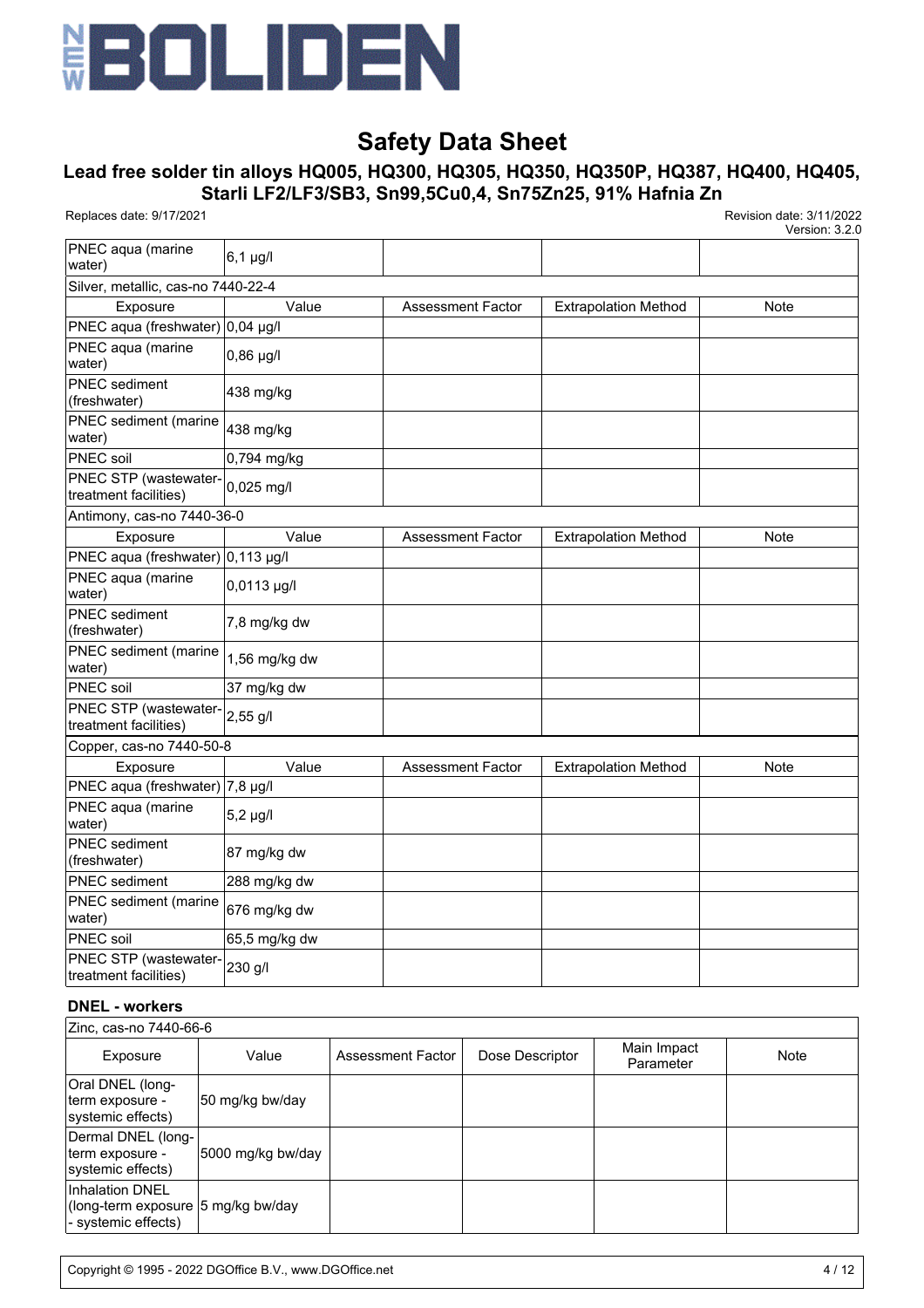

# **Lead free solder tin alloys HQ005, HQ300, HQ305, HQ350, HQ350P, HQ387, HQ400, HQ405, Starli LF2/LF3/SB3, Sn99,5Cu0,4, Sn75Zn25, 91% Hafnia Zn**

Replaces date: 9/17/2021 Revision date: 3/11/2022

Version: 3.2.0

| Silver, metallic, cas-no 7440-22-4                                                               |                                           |                          |                 |                          |      |
|--------------------------------------------------------------------------------------------------|-------------------------------------------|--------------------------|-----------------|--------------------------|------|
| Exposure                                                                                         | Value                                     | <b>Assessment Factor</b> | Dose Descriptor | Main Impact<br>Parameter | Note |
| <b>Inhalation DNEL</b><br>(long-term exposure $ 0,1 \text{ mg/kg}$ bw/day<br>- systemic effects) |                                           |                          |                 |                          |      |
| Oral DNEL (long-<br>term exposure -<br>systemic effects)                                         | 0,12 mg/kg bw/day                         |                          |                 |                          |      |
| Antimony, cas-no 7440-36-0                                                                       |                                           |                          |                 |                          |      |
| Exposure                                                                                         | Value                                     | <b>Assessment Factor</b> | Dose Descriptor | Main Impact<br>Parameter | Note |
| Dermal DNEL (long-<br>term exposure -<br>systemic effects)                                       | 281 mg/kg bw/day                          |                          |                 |                          |      |
| <b>Inhalation DNEL</b><br>(long-term exposure 0,5 mg/m <sup>3</sup><br>- local effects)          |                                           |                          |                 |                          |      |
| Copper, cas-no 7440-50-8                                                                         |                                           |                          |                 |                          |      |
| Exposure                                                                                         | Value                                     | <b>Assessment Factor</b> | Dose Descriptor | Main Impact<br>Parameter | Note |
| Dermal DNEL (long-<br>term exposure -<br>systemic effects)                                       | 0,041 mg/kg bw/day                        |                          |                 |                          |      |
| <b>Inhalation DNEL</b><br>- systemic effects)                                                    | (long-term exposure $ 0,041$ mg/kg bw/day |                          |                 |                          |      |
| Oral DNEL (long-<br>term exposure -<br>systemic effects)                                         | 0,041 mg/kg bw/day                        |                          |                 |                          |      |
| <b>Dermal DMEL</b><br>(acute/short-term<br>exposure - systemic<br>effects)                       | 0,082 mg/kg bw/day                        |                          |                 |                          |      |
| <b>Inhalation DNEL</b><br>(acute/short-term<br>exposure - systemic<br>effects)                   | 0,082 mg/kg bw/day                        |                          |                 |                          |      |
| Oral DMEL<br>(acute/short-term<br>exposure - systemic<br>effects)                                | 0,082 mg/kg bw/day                        |                          |                 |                          |      |

#### **DNEL - general population**

| Zinc, cas-no 7440-66-6                                                                |                   |                   |                 |                          |      |
|---------------------------------------------------------------------------------------|-------------------|-------------------|-----------------|--------------------------|------|
| Exposure                                                                              | Value             | Assessment Factor | Dose Descriptor | Main Impact<br>Parameter | Note |
| Oral DNEL (long-<br>term exposure -<br>systemic effects)                              | 50 mg/kg bw/day   |                   |                 |                          |      |
| Dermal DNEL (long-<br>term exposure -<br>systemic effects)                            | 5000 mg/kg bw/day |                   |                 |                          |      |
| <b>Inhalation DNEL</b><br>(long-term exposure 2,5 mg/kg bw/day<br>- systemic effects) |                   |                   |                 |                          |      |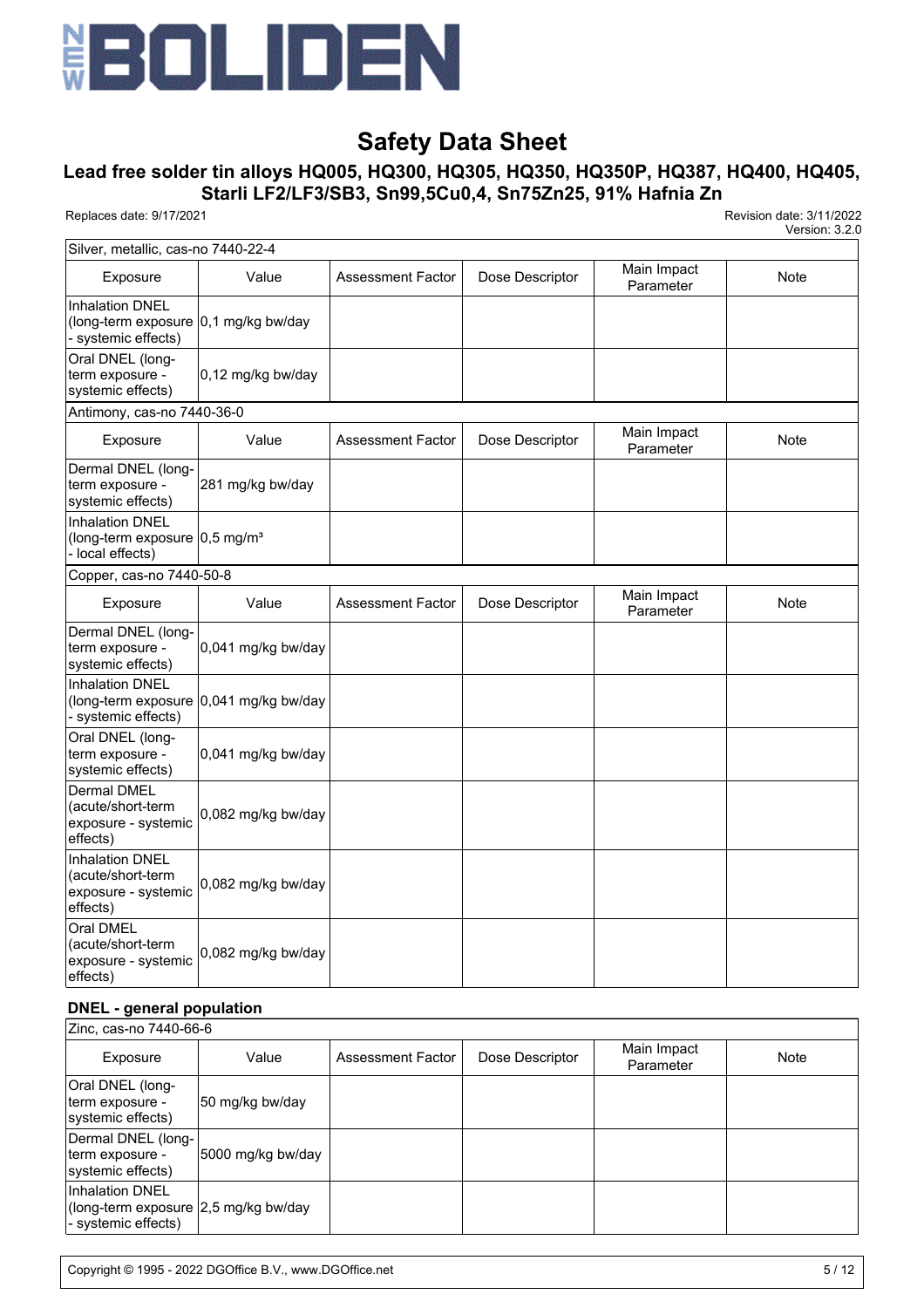

# **Lead free solder tin alloys HQ005, HQ300, HQ305, HQ350, HQ350P, HQ387, HQ400, HQ405, Starli LF2/LF3/SB3, Sn99,5Cu0,4, Sn75Zn25, 91% Hafnia Zn**

Replaces date: 9/17/2021 Revision date: 3/11/2022

Version: 3.2.0

| Silver, metallic, cas-no 7440-22-4                                               |                              |                   |                 |                          |      |  |  |  |
|----------------------------------------------------------------------------------|------------------------------|-------------------|-----------------|--------------------------|------|--|--|--|
| Exposure                                                                         | Value                        | Assessment Factor | Dose Descriptor | Main Impact<br>Parameter | Note |  |  |  |
| IInhalation DNEL<br>(long-term exposure 0,04 mg/kg bw/day<br>- systemic effects) |                              |                   |                 |                          |      |  |  |  |
| Oral DNEL (long-<br>term exposure -<br>systemic effects)                         | $ 0,12 \text{ mg/kg}$ bw/day |                   |                 |                          |      |  |  |  |

#### **8.2. Exposure controls**

| Appropriate engineering<br>controls:       | Wear the personal protective equipment specified below.                                                                                                                                                                                                        |
|--------------------------------------------|----------------------------------------------------------------------------------------------------------------------------------------------------------------------------------------------------------------------------------------------------------------|
| eye/face protection:                       | <b>Personal protective equipment, Eye protection must conform to EN 166.</b>                                                                                                                                                                                   |
| hand protection:                           | Personal protective equipment, Wear protective gloves which protect against contact and splashing from molten metal.<br>Gloves must conform to EN 12477.                                                                                                       |
| respiratory protection:                    | <b>Personal protective equipment,</b> In case of heating/use of the product in an area with inadequate ventilation, wear<br>respiratory protection with filter B/P3. Respiratory protection must conform to one of the<br>following standards: EN 136/140/145. |
| <b>Environmental exposure</b><br>controls: | Ensure compliance with local regulations for emissions.                                                                                                                                                                                                        |

# **SECTION 9: Physical and chemical properties**

#### **9.1. Information on basic physical and chemical properties**

| Parameter                               | Value/unit                    |         |  |  |
|-----------------------------------------|-------------------------------|---------|--|--|
| <b>State</b>                            | Solid substance               |         |  |  |
| Colour                                  | Grey / White                  |         |  |  |
| Odour                                   | No data                       |         |  |  |
| Solubility                              | Insoluble                     |         |  |  |
| Parameter                               | Value/unit                    | Remarks |  |  |
| Odour threshold                         | No data                       |         |  |  |
| Melting point                           | 217 - 310 °C                  |         |  |  |
| Freezing point                          | No data                       |         |  |  |
| Initial boiling point and boiling range | >600 °C                       |         |  |  |
| Flammability (solid, gas)               | No data                       |         |  |  |
| <b>Flammability limits</b>              | No data                       |         |  |  |
| <b>Explosion limits</b>                 | No data                       |         |  |  |
| <b>Flash Point</b>                      | No data                       |         |  |  |
| Auto-ignition temperature               | >400 °C                       |         |  |  |
| Decomposition temperature               | No data                       |         |  |  |
| pH (solution for use)                   | No data                       |         |  |  |
| pH (concentrate)                        | No data                       |         |  |  |
| Kinematic viscosity                     | No data                       |         |  |  |
| Viscosity                               | No data                       |         |  |  |
| Partition coefficient n-octonol/water   | No data                       |         |  |  |
| Vapour pressure                         | No data                       |         |  |  |
| Density                                 | No data                       |         |  |  |
| Relative density                        | $7.2 - 7.5$ g/cm <sup>3</sup> |         |  |  |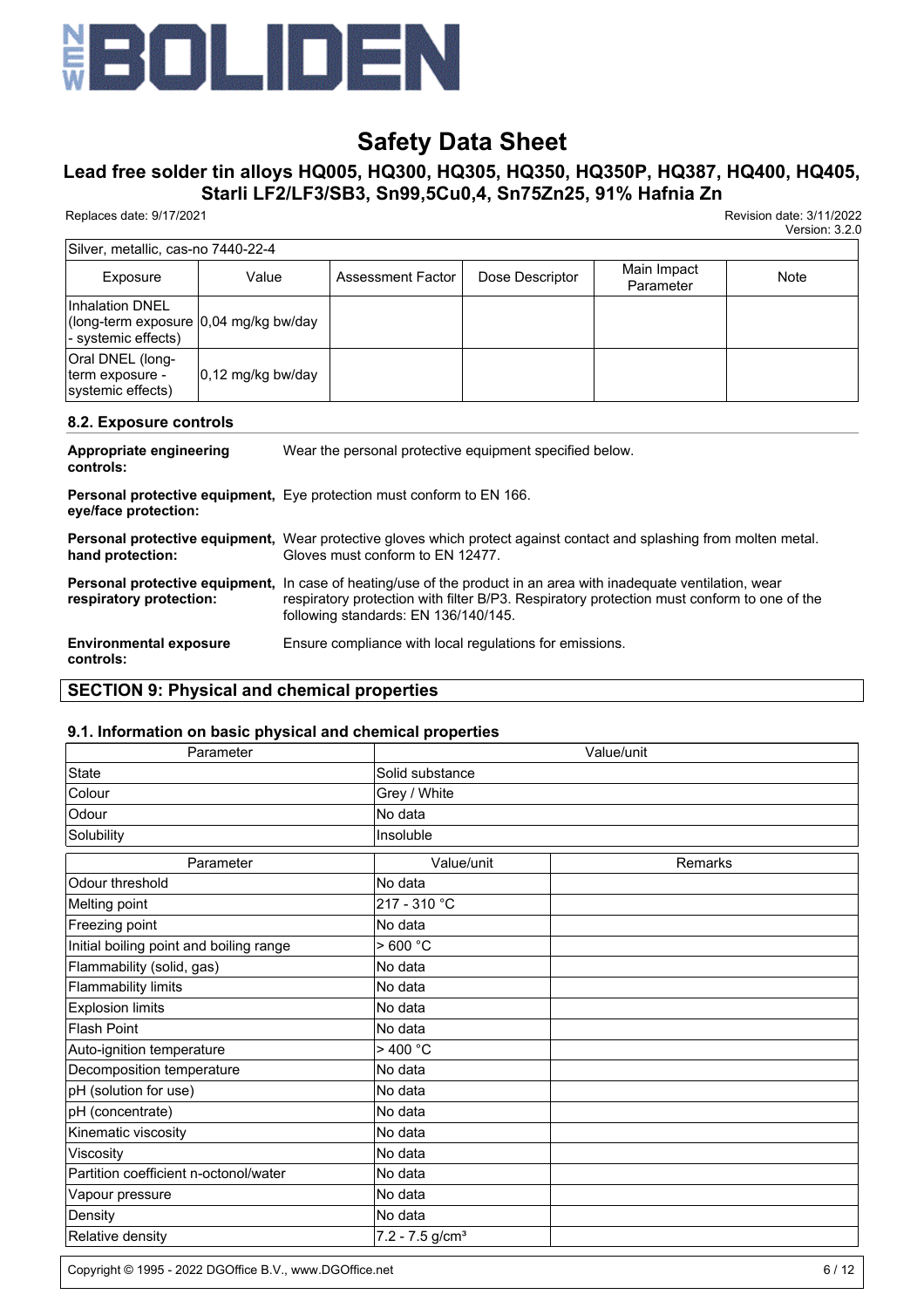

# **Lead free solder tin alloys HQ005, HQ300, HQ305, HQ350, HQ350P, HQ387, HQ400, HQ405, Starli LF2/LF3/SB3, Sn99,5Cu0,4, Sn75Zn25, 91% Hafnia Zn**

| Version: 3.2.0 |
|----------------|
|                |
|                |
|                |
|                |

## **9.2. Other information**

**Other Information:** None.

### **SECTION 10: Stability and reactivity**

#### **10.1. Reactivity**

Reacts with the following: Alkalis/ Acids/ Strong oxidisers/ Chlorine-containing compounds/ Chlorine

#### **10.2. Chemical stability**

The product is stable when used in accordance with the supplier's directions.

#### **10.3. Possibility of hazardous reactions**

None known.

### **10.4. Conditions to avoid**

None known.

#### **10.5. Incompatible materials**

Acids/ Alkalis/ Oxidisers/ Chlorine-containing compounds/ Chlorine

#### **10.6. Hazardous decomposition products**

None known.

## **SECTION 11: Toxicological information**

#### **11.1. Information on hazard classes as defined in Regulation (EC) No 1272/2008**

#### **Acute toxicity - oral**

#### **Tin, cas-no 7440-31-5**

| <b><u><u>PAARIAM</u></u></b><br>ы<br>. וכווי | 'est<br>ype | time<br>posure | Value                          | Conclusion | method<br>est            | source |
|----------------------------------------------|-------------|----------------|--------------------------------|------------|--------------------------|--------|
| Rat                                          | ∟D50        |                | 0.000<br>na/ko<br>∠∪∪ur<br>. . |            | $\sim$<br>)⊢<br>∪∟⊤<br>ັ |        |

#### **Silver, metallic, cas-no 7440-22-4**

| )raanism<br>ianish | vpe<br>es | osure<br>time<br>70 | `/alue                           | usior<br>`onclu | method | source |
|--------------------|-----------|---------------------|----------------------------------|-----------------|--------|--------|
| Rat                | .∟D50     |                     | 0.000<br>11.0<br>יו <b>ט</b> /KL |                 |        |        |

#### **Antimony, cas-no 7440-36-0**

| Jraanism | 'est<br>vpe | Exposure<br>time | Value<br>.          | :oncli<br>JSION<br>., | _<br>methoc<br>es | source |
|----------|-------------|------------------|---------------------|-----------------------|-------------------|--------|
| Rat      | ∩⊼∩<br>LDOU |                  | nnr<br>ma/kc<br>. . |                       |                   |        |

#### **Copper, cas-no 7440-50-8**

| ⊃rɑanısm | 'est<br>vpe | າosure time<br>EXD | $\cdot$<br>alue/             | Conclusion | $\cdots$<br>method<br>es1 | `ource |
|----------|-------------|--------------------|------------------------------|------------|---------------------------|--------|
| Rat      | LD50        |                    | 300mg/kg<br>bw<br>. .<br>. . |            |                           |        |

The product does not have to be classified. Based on existing data, the classification criteria are deemed not to have been met.

#### **Acute toxicity - dermal**

#### **Tin, cas-no 7440-31-5**

| Jraanism | est<br>vpe | -xposure<br>tıme | Value | Conclusion | method<br>'esì | Source |
|----------|------------|------------------|-------|------------|----------------|--------|
|          |            |                  |       |            |                |        |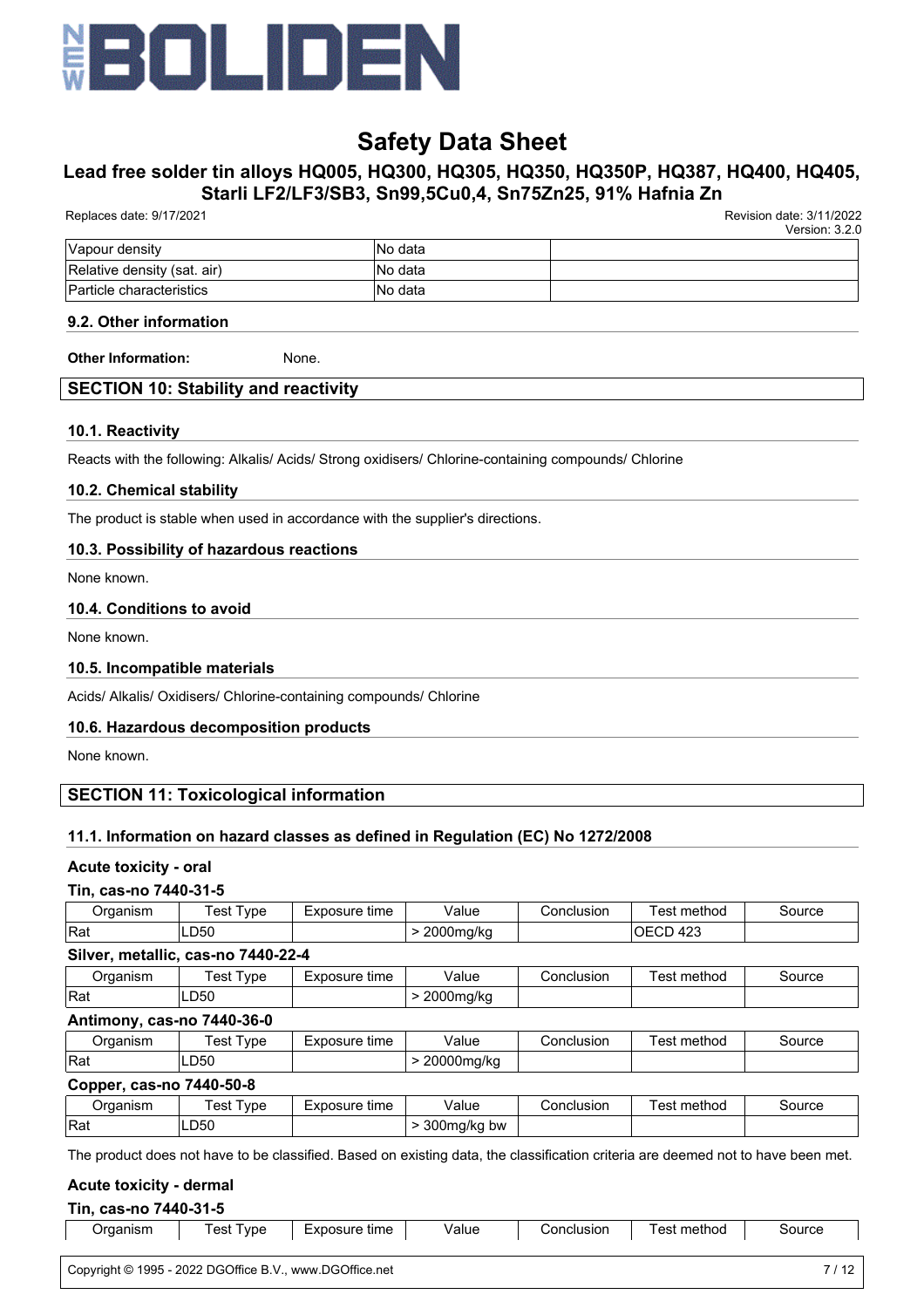

# **Lead free solder tin alloys HQ005, HQ300, HQ305, HQ350, HQ350P, HQ387, HQ400, HQ405, Starli LF2/LF3/SB3, Sn99,5Cu0,4, Sn75Zn25, 91% Hafnia Zn**

| Replaces date: 9/17/2021   |           |               |             |            |                  | Revision date: 3/11/2022<br>Version: 3.2.0 |
|----------------------------|-----------|---------------|-------------|------------|------------------|--------------------------------------------|
| <b>Rat</b>                 | LD50      |               | > 2000mg/kg |            | <b>IOECD 402</b> |                                            |
| Antimony, cas-no 7440-36-0 |           |               |             |            |                  |                                            |
| Organism                   | Test Type | Exposure time | Value       | Conclusion | Test method      | Source                                     |
| Rabbit                     | LD50      |               | > 8300mg/kg |            |                  |                                            |

The product does not have to be classified. Based on existing data, the classification criteria are deemed not to have been met.

#### **Acute toxicity - inhalation**

#### **Tin, cas-no 7440-31-5**

| Organism                   | Test Type | Exposure time | Value                     | Conclusion | Test method      | Source |
|----------------------------|-----------|---------------|---------------------------|------------|------------------|--------|
| <b>Rat</b>                 | LD50      |               | $>$ 5mg/l                 |            | <b>IOECD 403</b> |        |
| Antimony, cas-no 7440-36-0 |           |               |                           |            |                  |        |
| Organism                   | Test Type | Exposure time | Value                     | Conclusion | Test method      | Source |
| <b>IRat</b>                | LC50      |               | $> 5.5$ mg/m <sup>3</sup> |            |                  |        |

The product does not have to be classified. Based on existing data, the classification criteria are deemed not to have been met. The product does not release hazardous vapours in metallic form. Metallic oxides which are hazardous to inhale are formed during soldering/welding.

#### **Skin corrosion/irritation**

#### **Tin, cas-no 7440-31-5**

| )raanism | est<br>vpe | osure<br>time<br>$ \mathbf{v}$<br>一人い | value | Conclusion      | method<br>est | source |
|----------|------------|---------------------------------------|-------|-----------------|---------------|--------|
| Rabbit   |            |                                       |       | ⊺Non-ırrıtatınd |               |        |

The product does not have to be classified. Based on existing data, the classification criteria are deemed not to have been met. May cause slight irritation.

#### **Serious eye damage/eye irritation**

#### **Tin, cas-no 7440-31-5**

| <b>Draanism</b> | 'est<br>vpe | Exposure<br>time | Value | Conclusion      | method<br>esi | source |
|-----------------|-------------|------------------|-------|-----------------|---------------|--------|
| Rabbit          |             |                  |       | INon-irritating |               |        |

The product does not have to be classified. Based on existing data, the classification criteria are deemed not to have been met. Temporary irritation.

| <b>Respiratory sensitisation or</b><br>skin sensitisation: | The product does not have to be classified. Test data are not available.                                                                                                                                                                                                                                             |
|------------------------------------------------------------|----------------------------------------------------------------------------------------------------------------------------------------------------------------------------------------------------------------------------------------------------------------------------------------------------------------------|
| Germ cell mutagenicity:                                    | The product does not have to be classified. Test data are not available.                                                                                                                                                                                                                                             |
| Carcinogenic properties:                                   | The product does not have to be classified. Test data are not available.                                                                                                                                                                                                                                             |
| <b>Reproductive toxicity:</b>                              | The product does not have to be classified. Test data are not available.                                                                                                                                                                                                                                             |
| Single STOT exposure:                                      | The product does not have to be classified. Test data are not available. Inhalation of smoke<br>from the soldering / welding process may cause irritation to the upper airways. May cause<br>a burning sensation in the nose, mouth and throat, as well as headaches, coughing and<br>discomfort.                    |
| <b>Repeated STOT exposure:</b>                             | The product does not have to be classified. Based on existing data, the classification<br>criteria are deemed not to have been met. Prolonged exposure to welding smoke and<br>particles constitutes a risk of developing asthmatic diseases, various respiratory disorders<br>and cancer of the respiratory system. |
| <b>Aspiration hazard:</b>                                  | The product does not have to be classified. Test data are not available.                                                                                                                                                                                                                                             |

#### **11.2. Information on other hazards**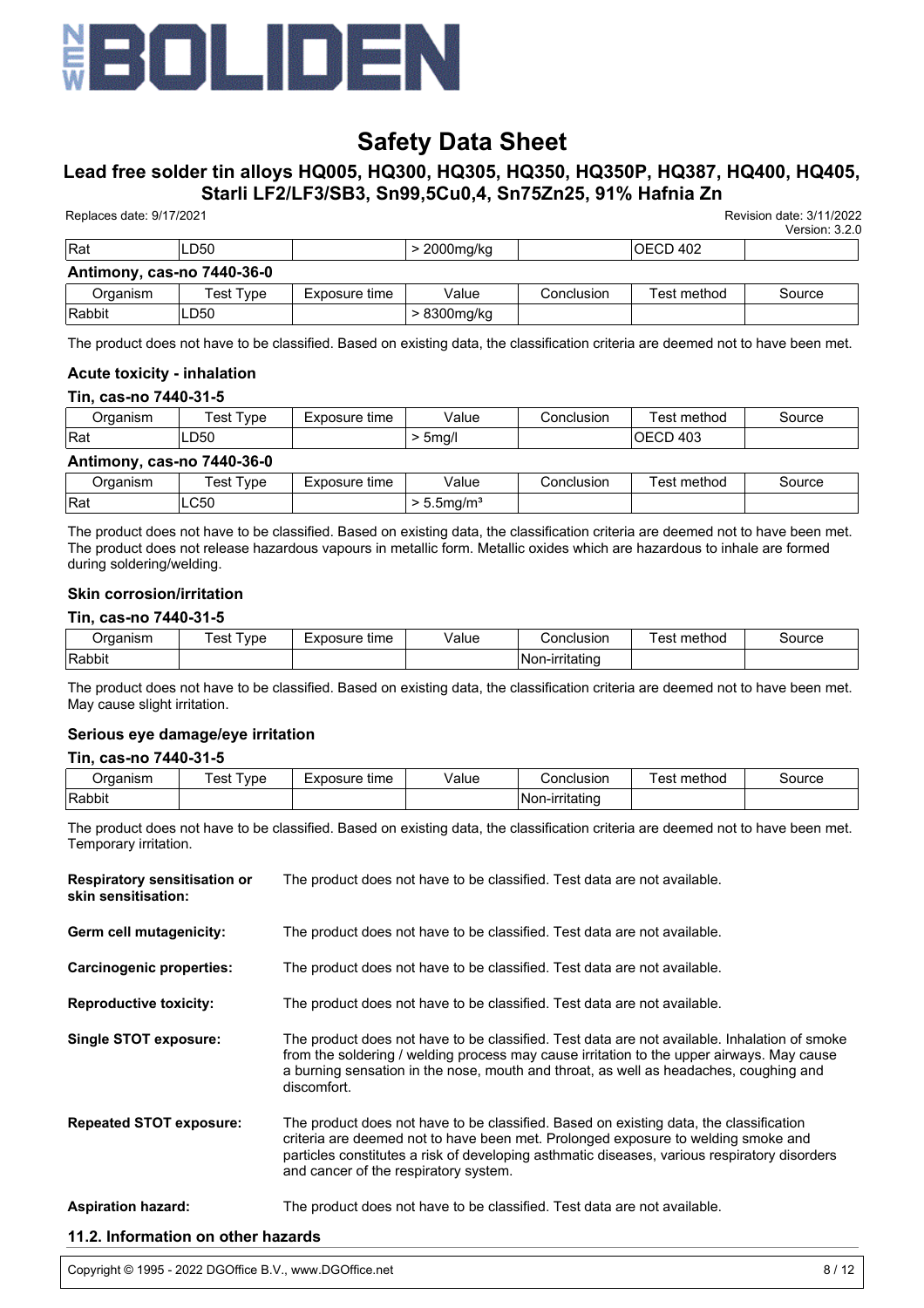

# **Lead free solder tin alloys HQ005, HQ300, HQ305, HQ350, HQ350P, HQ387, HQ400, HQ405, Starli LF2/LF3/SB3, Sn99,5Cu0,4, Sn75Zn25, 91% Hafnia Zn**

Replaces date: 9/17/2021 Revision date: 3/11/2022

**Endocrine disrupting properties:**

None known.

**Other toxicological effects:** None known.

## **SECTION 12: Ecological information**

### **12.1. Toxicity**

| Tin, cas-no 7440-31-5 |                                        |               |                  |                  |                      |                     |        |
|-----------------------|----------------------------------------|---------------|------------------|------------------|----------------------|---------------------|--------|
| Organism              | Species                                | Exposure time | <b>Test Type</b> | Value            | Conclusion           | Test method         | Source |
| Fish                  | Pimephales<br>promelas                 |               | 96hLC50          | $> 12.4 \mu g/l$ |                      | OECD <sub>203</sub> |        |
| Crustacea             | Daphnia<br>magna                       |               | 7dEC50           | $> 3200 \mu g/l$ |                      |                     |        |
| Algae                 | Pseudokirchne<br>riella<br>subcapitata |               | 72hEC50          | $> 19.2 \mu g/l$ |                      | OECD <sub>201</sub> |        |
|                       | Silver, metallic, cas-no 7440-22-4     |               |                  |                  |                      |                     |        |
| Organism              | Species                                | Exposure time | <b>Test Type</b> | Value            | Conclusion           | Test method         | Source |
| Fish                  | Pimephales<br>promelas                 |               | 96hLC50          | $1.2$ mg/l       |                      |                     |        |
| Fish                  | Oncorhynchus<br>mykiss                 | 196 d         | <b>EC10</b>      | $0.17$ mg/l      |                      |                     |        |
| Fish                  | Pimephales<br>promelas                 | 32 d          | <b>EC10</b>      | $0.44$ mg/l      |                      |                     |        |
| Crustacea             | Daphnia<br>magna                       |               | 48hLC50          | $0.22$ mg/l      |                      |                     |        |
| Fish                  | Pimephales<br>promelas                 | 32 d          | <b>NOEC</b>      | $0.351$ mg/l     | Permanent<br>dammage |                     |        |
| Crustacea             | Daphnia<br>magna                       | 21 d          | <b>EC10</b>      | 2.14mg/l         | Permanent<br>dammage |                     |        |
| Algae                 | Chlamydomon<br>as reinhardtii          | 24 h          | <b>EC10</b>      | $0.54$ mg/l      |                      |                     |        |
| Algae                 | Pseudokirchne<br>riella<br>subcapitata | 24 h          | <b>EC10</b>      | $0.41$ mg/l      |                      |                     |        |
| Crustacea             | Ceriodaphnia<br>dubia                  |               | 48hLC50          | $0.76$ mg/l      |                      |                     |        |
| Crustacea             | Ceriodaphnia<br>dubia                  | 7 d           | <b>EC10</b>      | 2.48mg/l         | Reproduction         |                     |        |
| Fish                  | Salmo trutta                           | 217 d         | <b>EC10</b>      | $0.19$ mg/l      |                      |                     |        |
| Fish                  | Oncorhynchus<br>mykiss                 |               | 96hLC50          | 1.48mg/l         |                      |                     |        |
| Fish                  | Pimephales<br>promelas                 | 32 d          | <b>EC10</b>      | 0.39mg/l         | Permanent<br>dammage |                     |        |
| Crustacea             | Ceriodaphnia<br>reticulata             | 7 d           | NOEC             | $1$ mg/l         | Reproduction         |                     |        |
| Fish                  | Salmo<br>gairdneri                     |               | 96hLC50          | 6.5g/l           |                      | Soft water          |        |
| Fish                  | Salmo<br>gairdneri                     |               | 96hLC50          | 13mg/l           |                      | Hard water          |        |
| Fish                  | Salmo trutta                           | 217 d         | <b>EC10</b>      | 1.23mg/l         |                      |                     |        |

**Antimony, cas-no 7440-36-0**

Version: 3.2.0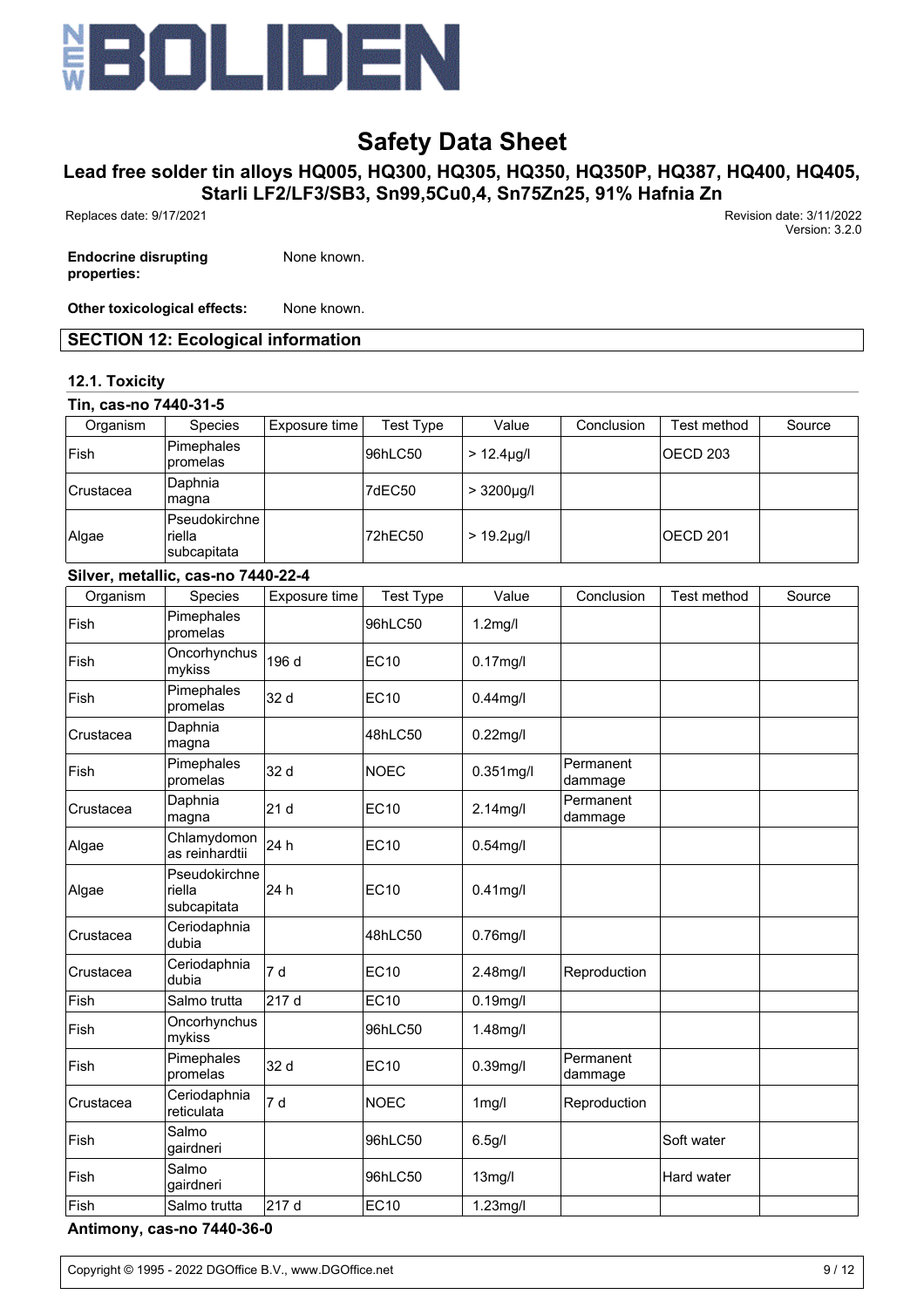

# **Lead free solder tin alloys HQ005, HQ300, HQ305, HQ350, HQ350P, HQ387, HQ400, HQ405, Starli LF2/LF3/SB3, Sn99,5Cu0,4, Sn75Zn25, 91% Hafnia Zn**

Replaces date: 9/17/2021 Revision date: 3/11/2022

Version: 3.2.0

|                                   |                                        |               |                  |                      |            |             | <b>VEISIUII. J.Z.U</b> |
|-----------------------------------|----------------------------------------|---------------|------------------|----------------------|------------|-------------|------------------------|
| Organism                          | <b>Species</b>                         | Exposure time | <b>Test Type</b> | Value                | Conclusion | Test method | Source                 |
|                                   |                                        |               |                  |                      |            |             |                        |
| Fish                              | Pimephales<br>promelas                 |               | 96hLC50          | 14.4mg/l             |            |             |                        |
| Algae                             | Pseudokirchne<br>riella<br>subcapitata |               | 72hErC50         | $> 36.6$ mg/l        |            |             |                        |
| Fish                              | Pimephales<br>promelas                 |               | 28dNOEC          | $1.13 - 2.31$ mg/l   |            |             |                        |
| Crustacea                         | Daphnia<br>magna                       |               | 21dNOEC          | $1.74 - 3.13$ mg/l   |            |             |                        |
| Algae                             | Pseudokirchne<br>riella<br>subcapitata |               | 72hNOEC          | $2.11 - 4.00$ mg/l   |            |             |                        |
| Crustacea                         | Chlorohydra<br>viridissima             |               | 96hEC50          | 1.77mg/l             |            |             |                        |
| Fish                              | Pagrus major                           |               | 96hLC50          | 6.9 <sub>mg</sub> /l |            |             |                        |
| Algea or other<br>acquatic plants | Lemna minor                            |               | 4dEC50           | $> 25.5$ mg/l        |            |             |                        |

The product does not have to be classified. Based on existing data, the classification criteria are deemed not to have been met.

### **12.2. Persistence and degradability**

#### **12.3. Bioaccumulative potential**

### **Tin, cas-no 7440-31-5**

|                | ____    |                                   |                           |            |            |               |        |
|----------------|---------|-----------------------------------|---------------------------|------------|------------|---------------|--------|
| <b>Imanism</b> | ipecies | ۱۸۴۱ ۱۳۵<br>time<br>– v –<br>. IU | l vpe<br>oct<br>ັບວເ      | /alue<br>. | ;onclusion | method<br>est | source |
|                |         |                                   | $\sim$<br><br>IW.<br>เ∟∪น | .<br>.     |            |               |        |

#### **Antimony, cas-no 7440-36-0**

| -----    | ______         |               |                      |       |            |                  |        |
|----------|----------------|---------------|----------------------|-------|------------|------------------|--------|
| ⊃rɑanısm | <b>Species</b> | Exposure time | --<br>vpe<br>est     | Value | Conclusion | –<br>⊺est method | source |
|          |                |               | Кc<br>nα<br><u>.</u> | 2.07  |            |                  |        |
|          |                |               |                      |       |            |                  |        |

No bioaccumulation expected.

#### **12.4. Mobility in soil**

Test data are not available.

#### **12.5. Results of PBT and vPvB assessment**

No assessment required, as the product contains inorganic matter only.

#### **12.6. Endocrine disrupting properties**

None known.

#### **12.7. Other adverse effects**

None known.

## **SECTION 13: Disposal considerations**

#### **13.1. Waste treatment methods**

Avoid discharge to drain or surface water.

If this product as supplied becomes a waste, it does not meet the criteria of a hazardous waste (Dir. 2008/98/EU). Disposal should be in accordance with applicable regional, national and local laws and regulations. Local regulations may be more stringent than regional or national requirements.

Copyright © 1995 - 2022 DGOffice B.V., www.DGOffice.net 10 / 12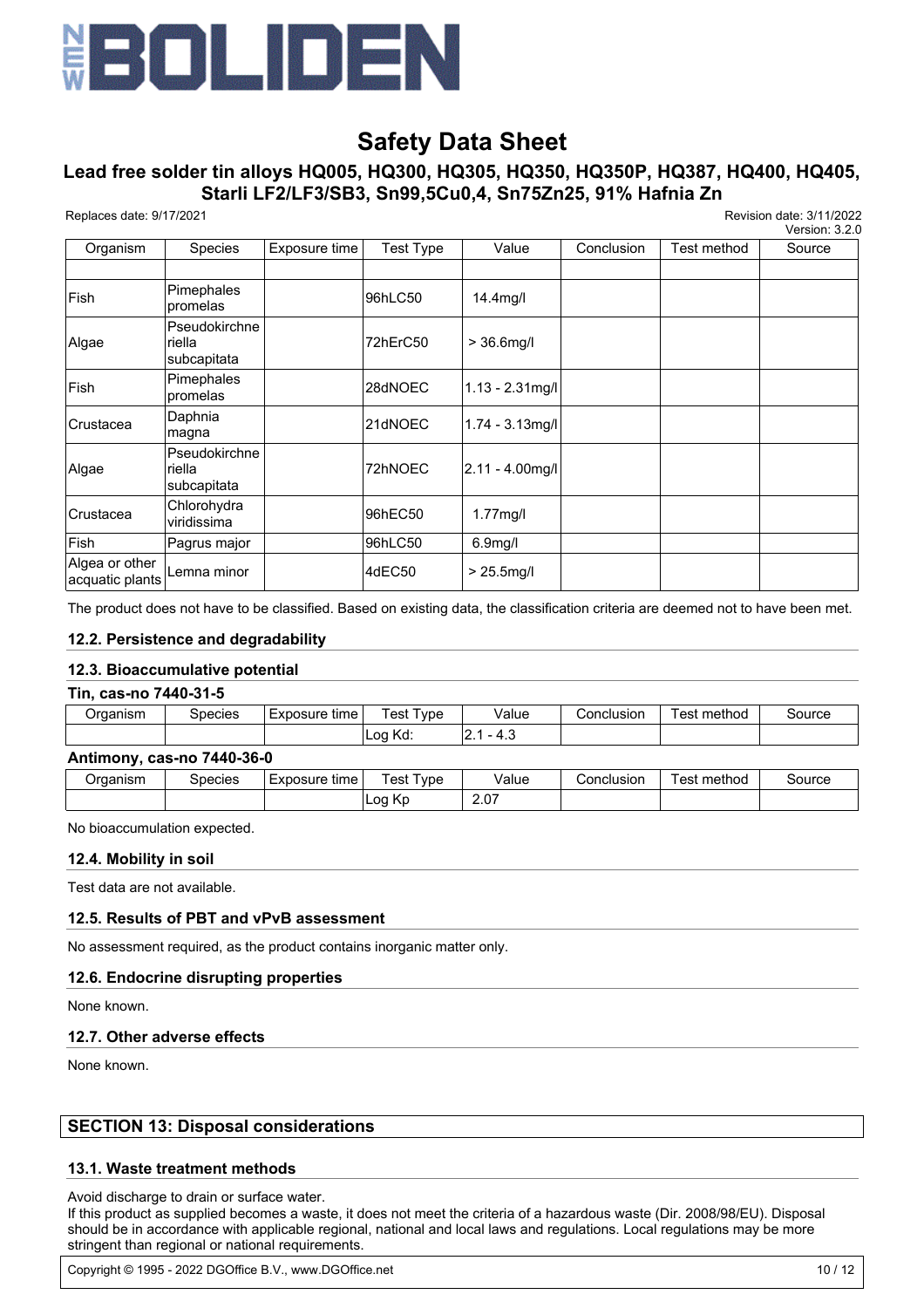

# **Lead free solder tin alloys HQ005, HQ300, HQ305, HQ350, HQ350P, HQ387, HQ400, HQ405, Starli LF2/LF3/SB3, Sn99,5Cu0,4, Sn75Zn25, 91% Hafnia Zn**

Replaces date: 9/17/2021 Revision date: 3/11/2022

Version: 3.2.0

Empty, cleansed packaging should be disposed of for recycling. Uncleansed packaging is to be disposed of via the local wasteremoval scheme.

**Category of waste:** EWC code: Depends on line of business and use, for instance 17 04 07 mixed metals Absorbent/cloth contaminated with the product: EWC code: 15 02 03 Absorbents, filter materials, wiping cloths and protective clothing other than those mentioned in 15 02 02.

### **SECTION 14: Transport information**

**14.1. UN number or ID number:** Not applicable. **14.4. Packing group:** Not applicable. **14.2. UN proper shipping name: 14.3. Transport hazard class(es):** Not applicable.

Not applicable. **14.5. Environmental hazards:**

Not applicable.

#### **14.6. Special precautions for user**

None.

### **14.7. Maritime transport in bulk according to IMO instruments**

Not applicable.

# **SECTION 15: Regulatory information**

#### **15.1. Safety, health and environmental regulations/legislation specific for the substance or mixture**

**Special Provisions:**

None.

#### **15.2. Chemical Safety Assessment**

| $\sim$                |                  |
|-----------------------|------------------|
| REACH Reg. No.        | Substance name   |
| 01-2119467174-37-0023 | Zinc             |
| 01-2119475609-24-0026 | Antimony         |
| 01-2119480154-42-0184 | Copper           |
| 01-2119486474-28-0024 | Tin              |
| 01-2119555669-21-0074 | Silver, metallic |
|                       |                  |

#### **SECTION 16: Other information**

#### **Version history and indication of changes**

| Version                   | Revision date                                                                                                                                                                                                                                                                                                                                                                                    | Responsible                                                                        | Changes       |  |  |
|---------------------------|--------------------------------------------------------------------------------------------------------------------------------------------------------------------------------------------------------------------------------------------------------------------------------------------------------------------------------------------------------------------------------------------------|------------------------------------------------------------------------------------|---------------|--|--|
| 3.2.0                     | 3/11/2022                                                                                                                                                                                                                                                                                                                                                                                        | Bureau Veritas HSE / MPE                                                           | 1, 11, 12, 16 |  |  |
| <b>Abbreviations:</b>     | PBT: Persistent, Bioaccumulative and Toxic<br>vPvB: Very Persistent and Very Bioaccumulative<br>STOT: Specific Target Organ Toxicity<br><b>PNEC: Predicted No Effect Concentration</b><br>DNEL: Derived No Effect Level                                                                                                                                                                          |                                                                                    |               |  |  |
| <b>Other Information:</b> | This safety data sheet has been prepared for and applies to this product only. It is based on<br>our current knowledge and the information that the supplier was able to provide about the<br>product at the time of preparation. The safety data sheet complies with applicable law on<br>preparation of safety data sheets in accordance with 1907/2006/EC (REACH) as<br>subsequently changed. |                                                                                    |               |  |  |
| <b>Training advice:</b>   |                                                                                                                                                                                                                                                                                                                                                                                                  | A thorough knowledge of this safety data sheet should be a prerequisite condition. |               |  |  |